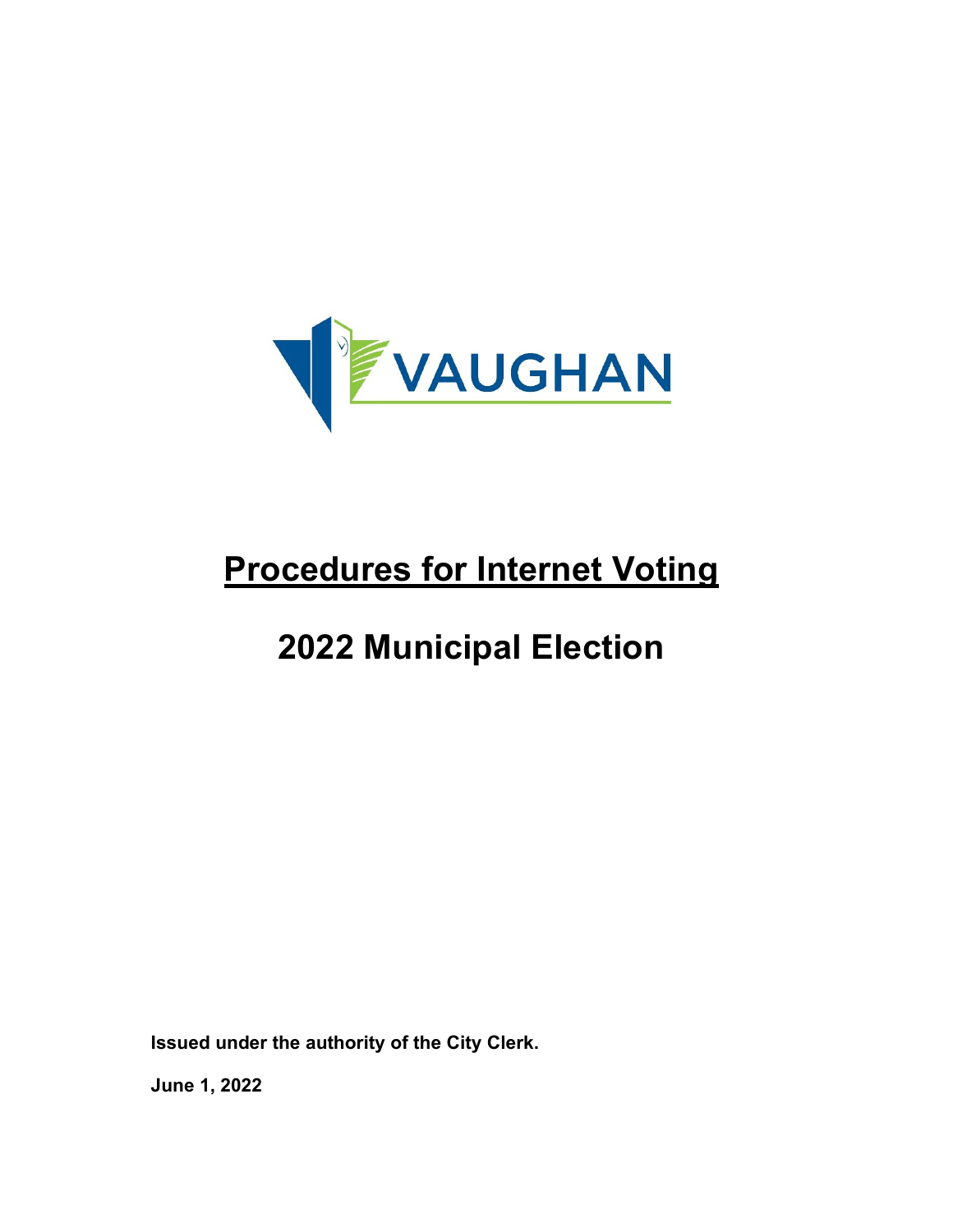| <b>Change Number</b> | <b>Pages Changed</b> | Date of Change |
|----------------------|----------------------|----------------|
|                      | 0                    | 1 June 2022    |
|                      |                      |                |
|                      |                      |                |
|                      |                      |                |
|                      |                      |                |
|                      |                      |                |
|                      |                      |                |
|                      |                      |                |
|                      |                      |                |
|                      |                      |                |
|                      |                      |                |
|                      |                      |                |
|                      |                      |                |
|                      |                      |                |
|                      |                      |                |

Please note, a zero in the Pages Changed indicates original issue.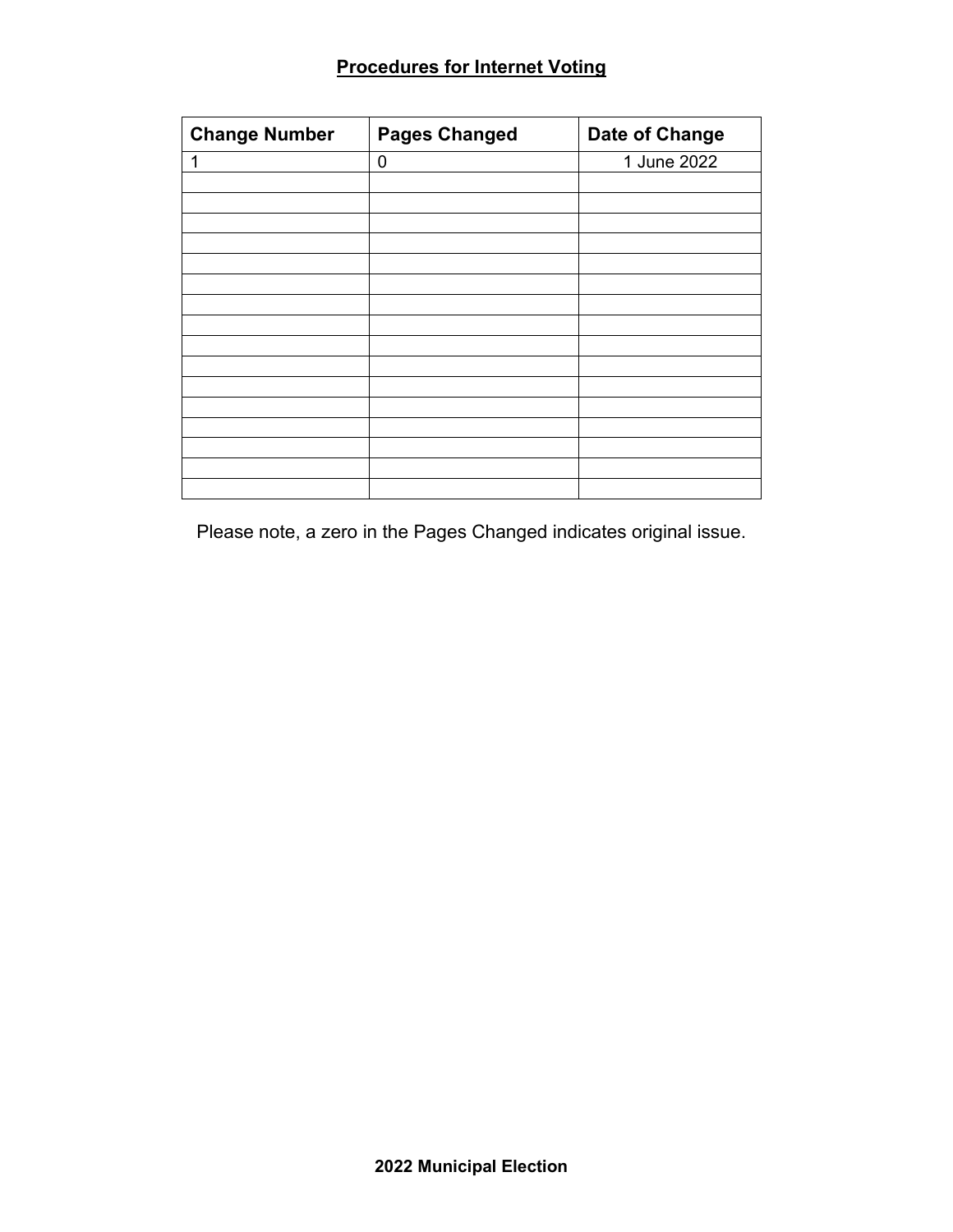# **Table of Contents**

| 1.  |                                                                                     |  |
|-----|-------------------------------------------------------------------------------------|--|
| 2.  |                                                                                     |  |
| 3.  |                                                                                     |  |
| 4.  |                                                                                     |  |
| 5.  |                                                                                     |  |
| 6.  |                                                                                     |  |
| 7.  |                                                                                     |  |
| 8.  |                                                                                     |  |
| 9.  |                                                                                     |  |
| 10. |                                                                                     |  |
| 11. |                                                                                     |  |
| 12. | Internet Voting Process Under Extraordinary Circumstances - Blank Ballots, Declined |  |
| 13. |                                                                                     |  |
| 14. |                                                                                     |  |
| 15. |                                                                                     |  |
| 16. |                                                                                     |  |
| 17. |                                                                                     |  |
| 18. |                                                                                     |  |
| 19. |                                                                                     |  |
| 20. |                                                                                     |  |
| 21. |                                                                                     |  |
| 22. |                                                                                     |  |
| 23. |                                                                                     |  |
| 24. |                                                                                     |  |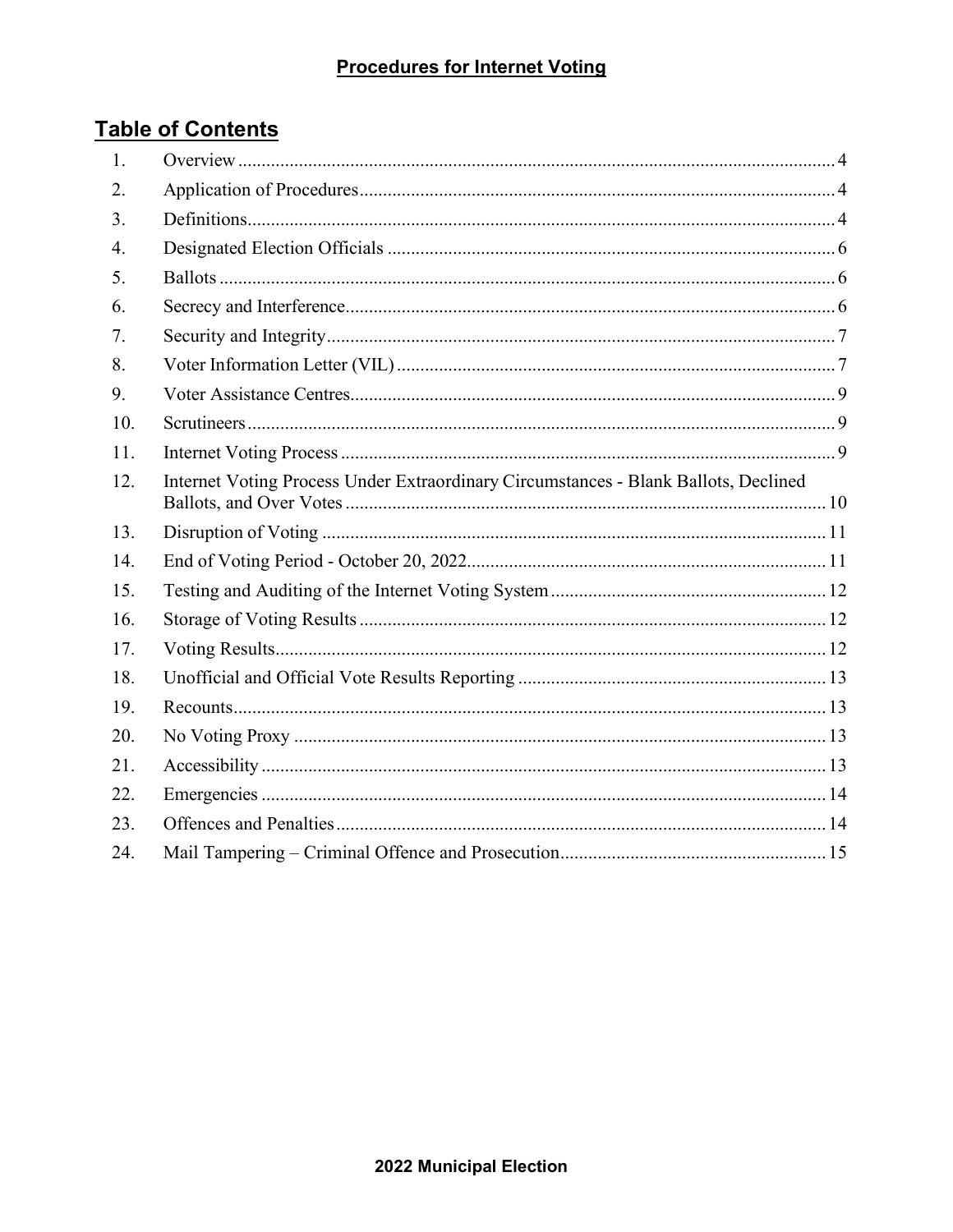#### <span id="page-3-0"></span>**1. Overview**

1.1. The *Municipal Elections Act, 1996*, S.O., 1996, c.32, as amended (the "Act") gives the authority to the Clerk, as Returning Officer, to establish procedures and forms for voting and alternate voting methods within the municipality. The Act further gives authority to the Clerk to provide for any matter or procedure that is not provided for in the Act.

#### <span id="page-3-1"></span>**2. Application of Procedures**

- 2.1. These procedures are established pursuant to Subsection 42(3) of the Act, it being the case that by the adoption of By-law No. 160-2021, the City of Vaughan has authorized internet voting as an alternative voting method for Advance Vote and/or Voting Day.
- 2.2. These procedures shall apply to the 2022 Municipal Election.
- 2.3. These procedures only apply to the use of Internet Voting for the 2022 Municipal Election. The use of Tabulators shall be subject to the Procedures for the Use of Vote Tabulators.
- 2.4. Where these procedures do not provide for any matter, an election to which these procedures apply shall be conducted in accordance with the principles of the Act*.* These principles are generally recognized as being:
	- a) The secrecy and confidentiality of individual votes is paramount;
	- b) The election should be fair and non-biased;
	- c) The election should be accessible to the voters;
	- d) The integrity of the process should be maintained throughout the election;
	- e) There is to be certainty that the results of the election reflect the votes cast;
	- f) Voters and candidates should be treated fairly and consistently; and
	- g) A proper majority vote decides the election by ensuring, so far as reasonably possible, that valid votes be counted and invalid votes be rejected.
- 2.5. The Clerk has the right to amend these procedures and shall circulate such amendments to candidates.
- 2.6. These procedures are subject to change in case of an emergency as prescribed in Section 53 of the Act*.*

#### <span id="page-3-2"></span>**3. Definitions**

In these procedures,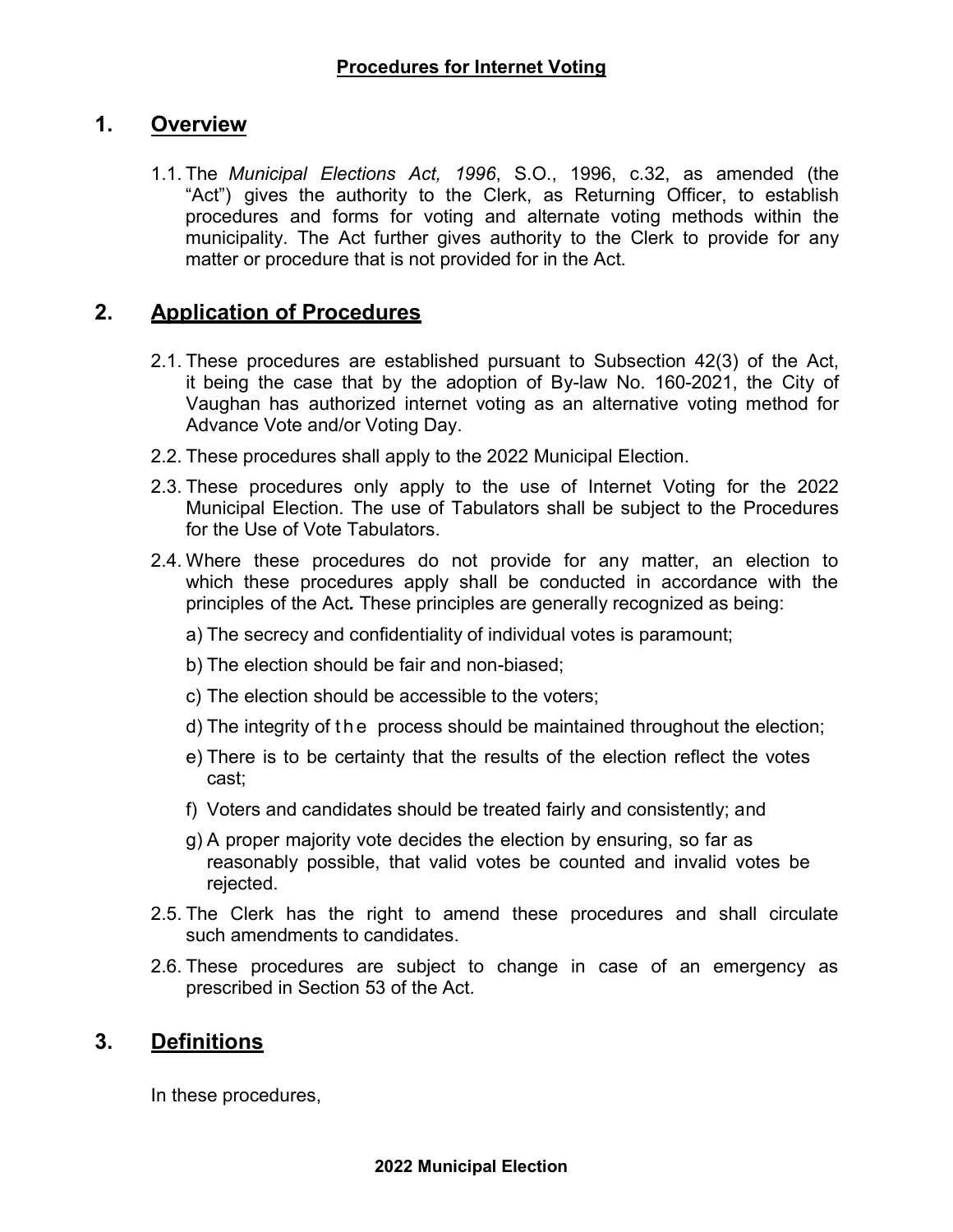"**Act**" means the *Municipal Elections Act, S.O., 1996, c.32*, as amended.

"**Ballot**" means an image of a Ballot on a computer screen of a Computing Device, including all the choices available to an elector and the spaces in which an elector marks a vote.

"**Ballot Box**" means a computer database in the system where cast internet Ballots are put.

"**Candidate**" means a person who has been officially nominated under section 33 of the Act.

"**Certified Candidate**" means a Candidate whose nomination has been certified by the Clerk under section 35 of the Act.

"**City**" means the Corporation of the City of Vaughan.

"**Clerk**" means the City Clerk or their designate.

"**Computing Device**" means an electronic device that may access the internet, including, but not limited to: a computer, laptop, tablet, or mobile device.

"**Designated Election Official**" means the person designated by the Clerk to perform certain election functions.

"**In-Person Voting**" means a Voter Assistance Centre established by the City which uses City-controlled Computing Devices.

"**Internet Voting System**" means the technology and software that records, processes, stores, and counts the Ballots cast.

"**Internet Voting System Provider**" means the vendor chosen by the City to provide the technology and software that records, processes, stores, and counts the Ballots cast.

"**Personal Identification**" means the identification required under the Act to provide proof of identity and residence of an individual to the satisfaction of a Designated Election Official.

"**Personal Identification Number (PIN)**" means a unique number or alphanumeric number assigned by the Internet Voting System Provider to each Voter to provide secure access to the voting system.

"**Preliminary List of Electors**" means a list of Voters for The City of Vaughan compiled by the Municipal Property Assessment Corporation (MPAC) and provided to the City between July 31 and September 1 of an election year, or as agreed upon by MPAC and the Clerk.

"**Scrutineer**" means an individual, appointed in writing by a Certified Candidate, to represent them during the voting process.

"**Voter**" means a person qualified to vote pursuant to the Act.

"**Voter Assistance Centre**" means a location designated by the Clerk to process In-Person Voting, assist Voters with the voting process, and provide a location for electors to have themselves added to the Voters' List, or revise their existing information on the Voters' List.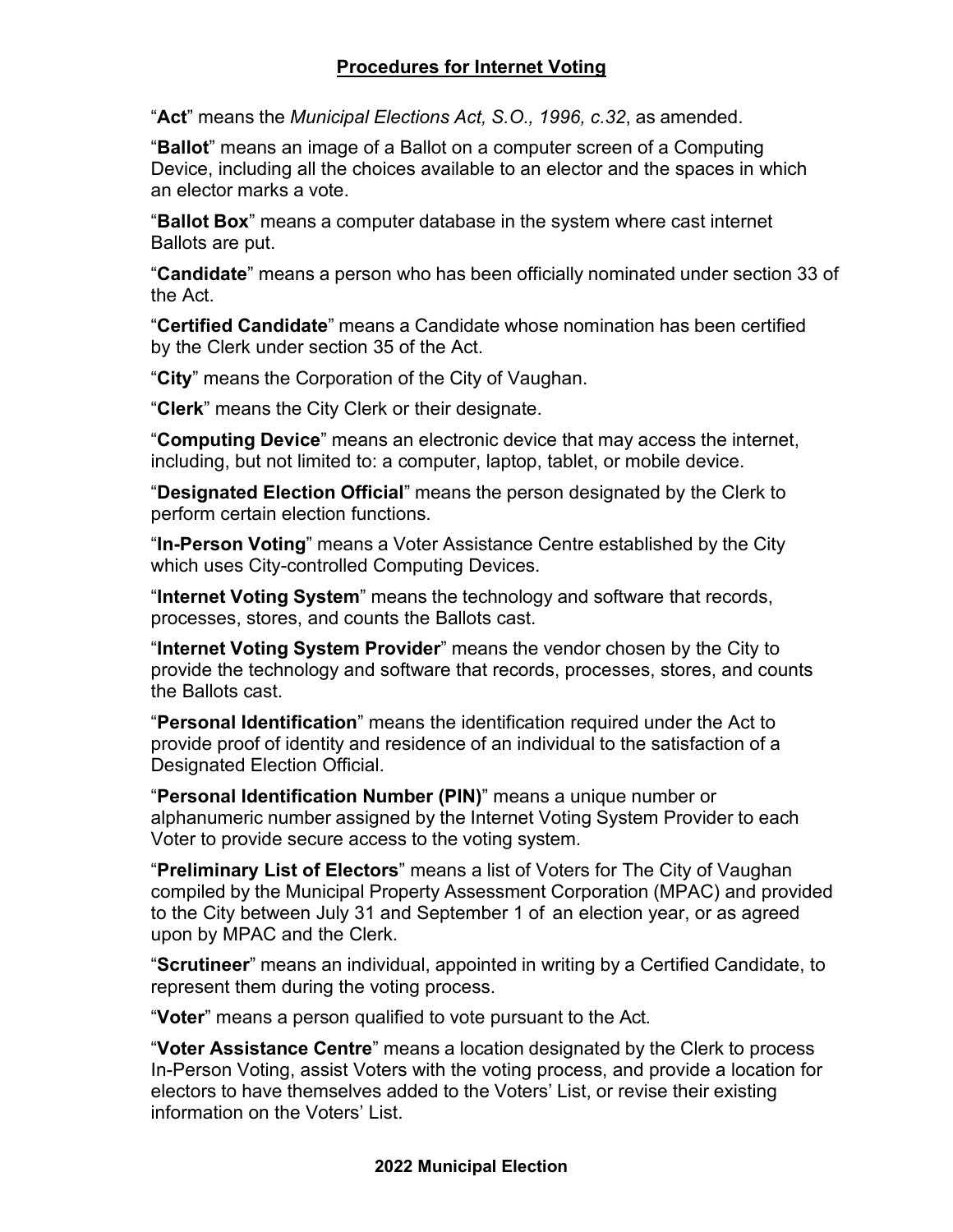"**Voters' List**" means the Preliminary List of Electors, as corrected by the Clerk, under the provisions of Section 22 of the Act.

"**Voting Day**" means the fourth Monday in October of an election year. Voting Day for the 2022 Municipal Election is October 24, 2022.

"**Voting Period**" means the time between the first day and the last day for Voters to cast their Ballots by internet, October 6-20, 2022.

"**Voter Information Letter**" means a document addressed to a Voter that contains a Personal Identification Number (PIN) and other information such as a URL for voting, a list of Voter Assistance Centre locations and hours of operation, and a list of Candidates. Letters may be mailed individually, or hand-delivered as required.

## <span id="page-5-0"></span>**4. Designated Election Officials**

4.1. The Clerk shall appoint election officials in writing for the purposes of implementing these procedures and may designate their titles and duties.

## <span id="page-5-1"></span>**5. Ballots**

- 5.1. The Ballot for Internet Voting shall be an electronic ballot accessed by a Voter using the Internet Voting System that shall include the names of each Candidate listed in alphabetical order by surname or single name.
- 5.2. The Ballot shall include a Designated Voting Space next to each Candidate's Name.
- 5.3. There shall appear on the Ballot instructions that direct the Voter how to mark their Ballot.

## <span id="page-5-2"></span>**6. Secrecy and Interference**

- 6.1. The Clerk and the Internet Voting Provider shall maintain and aid in maintaining the secrecy of voting.
- 6.2. The Internet Voting Provider shall ensure that the Internet Voting System maintains and aids in maintaining the secrecy of voting.
- 6.3. No person shall interfere or attempt to interfere in the 2022 Municipal Election by obtaining or attempting to obtain:
	- a) a Voter ID Number and/or Voting PIN that belongs to another Voter; or
	- b) a Voter ID Number and/or Voting PIN when not eligible to do so because they are not a Voter or they have already voted.
- 6.4. No person shall interfere or attempt to interfere with a Voter while in the process of accessing the Internet Voting System or attempt to interfere in the voting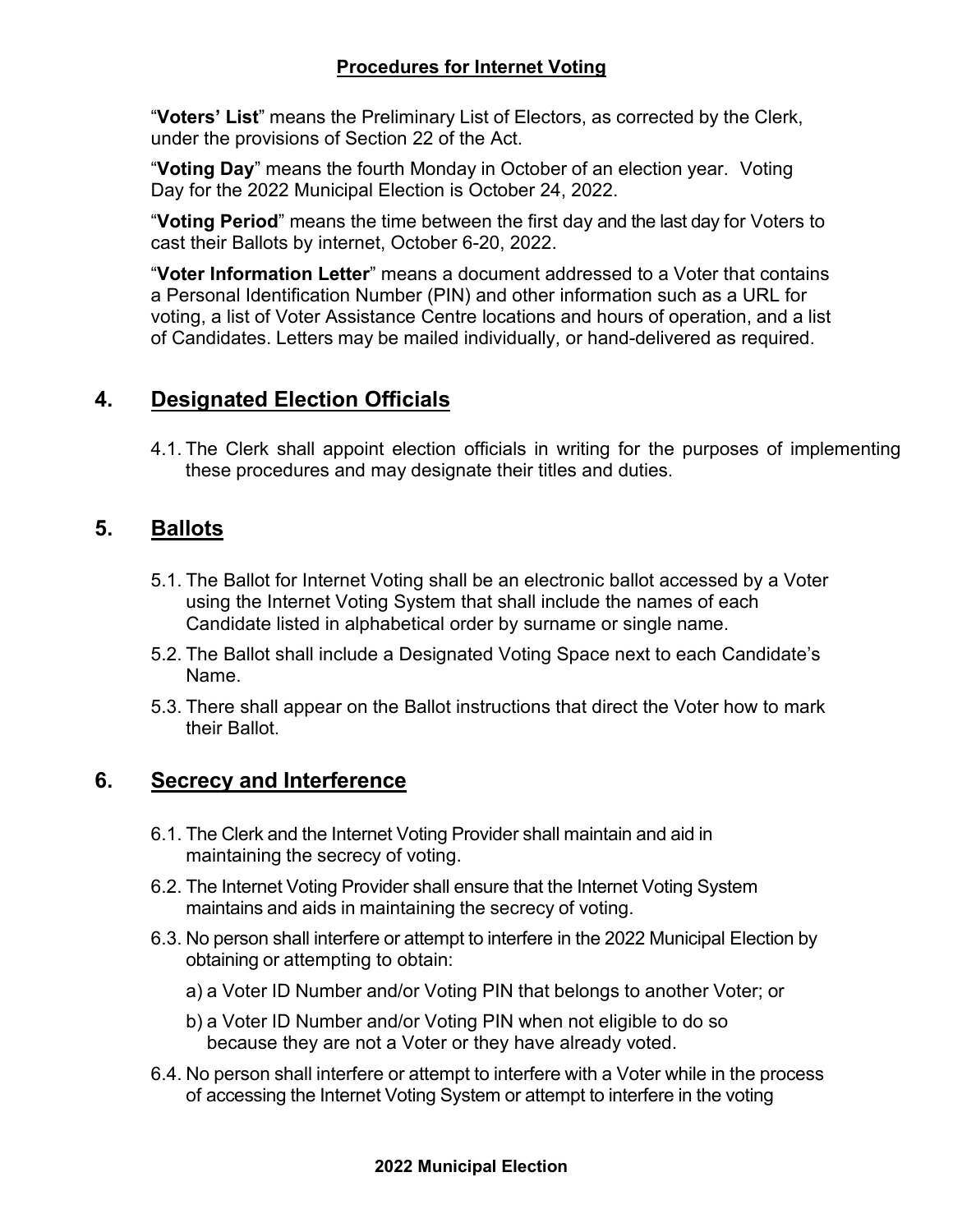process while using the Internet Voting System unless expressly requested and authorized by the Voter.

- 6.5. No person shall obtain or attempt to obtain information about how a Voter intends to vote or has voted.
- 6.6. Any Designated Election Official requested by a Voter to assist them with voting is required to maintain the secrecy of the vote cast by the Voter and shall vote according to the instructions and wishes of the Voter.

## <span id="page-6-0"></span>**7. Security and Integrity**

- 7.1. The Internet Voting System provided by the Internet Voting Provider has undergone rigorous testing, including security testing, to ensure the integrity of the Election.
- 7.2. Access to the Internet Voting System is monitored and controlled through a series of system features and services both internally and through data centre services provided by the Internet Voting Provider.
- 7.3. The Internet Voting Provider offers no single point of failure for the Internet Voting System. All servers are replicated and all networking appliances, databases, and other components are duplicated to ensure there is no disruption of service.
- 7.4. The Internet Voting System includes various audit logs as determined by the Internet Voting Provider. To preserve the secrecy of the vote, none of the audit logs can be used to identify how a Voter remotely marked their Ballot.
- 7.5. Should a Denial of Service Attack occur or be suspected to occur at any point during the election process, the Internet Voting Provider will open an investigation to determine if it is an attack and take the required measures to mitigate the attack to ensure there is no disruption of service.

# <span id="page-6-1"></span>**8. Voter Information Letter (VIL)**

- 8.1. The Voters' List Management Provider will provide the Voters' List data to the Internet Voting Provider for the preparation of the Voter Information Letter (VIL) to be sent to all Voters.
- 8.2. The Internet Voting Provider will prepare the Voter Information Letter under the direction of the Clerk.
- 8.3. The Voter Information Letter will include all of the information Voters will require to cast their vote using the Internet Voting System, including the URL for the Voting Site, a Voter ID Number, a PIN for use by a Voter to access the Internet Voting System, and any other information deemed relevant by the Clerk. The Voter Information Letter will also include information on how a Voter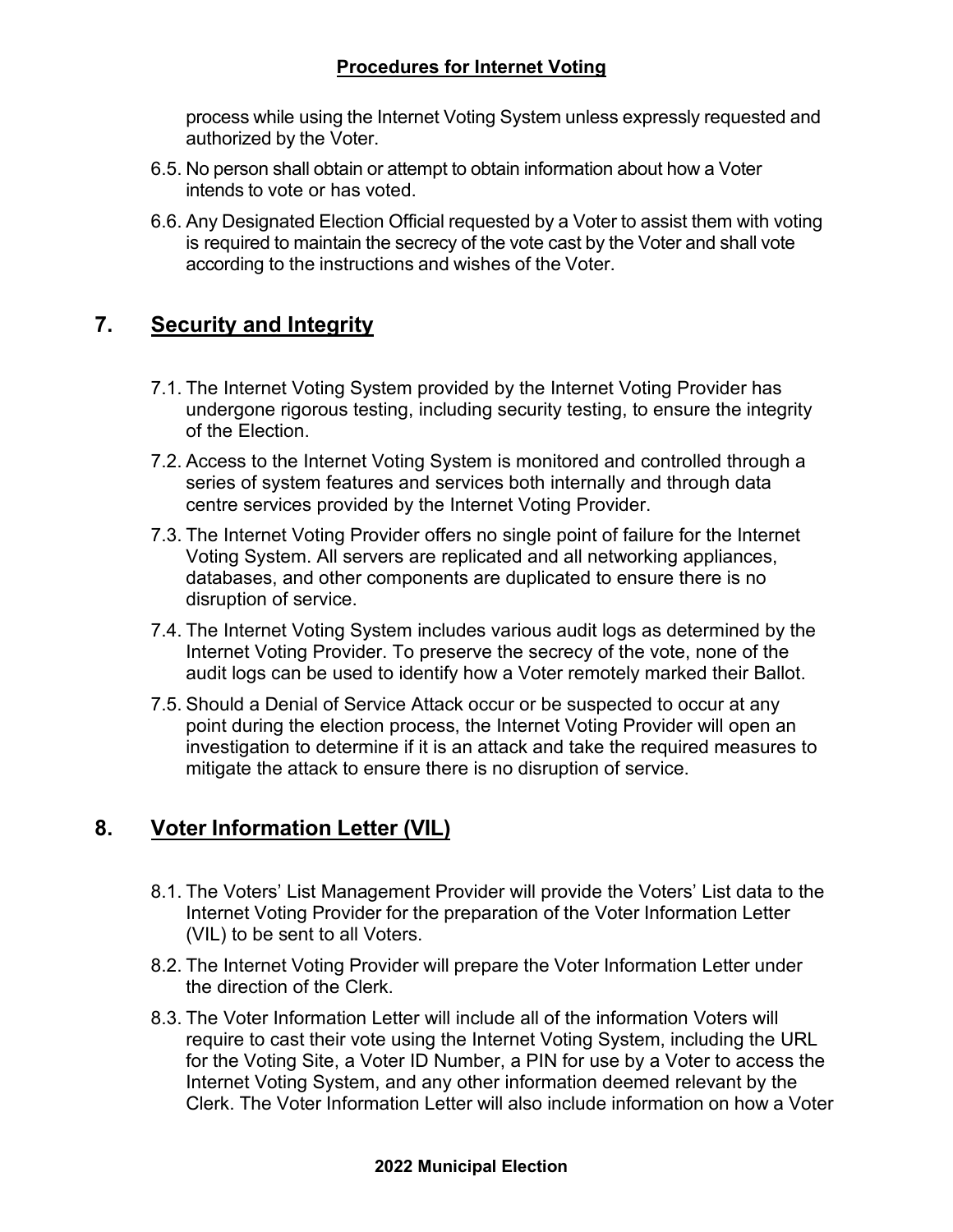can vote using Vote Tabulators according to the Procedures for the Use of Vote Tabulators.

- 8.4. Prior to the Voting Period, the Clerk will send a Voter Information Letter by mail to each Voter whose name appears on the Voters' List as of the date that the Voter Information Package is printed.
- 8.5. Any undeliverable Voter Information Letters will be returned to the Clerk's attention by Canada Post and will be stored within a secure area.
- 8.6. Where a Voter notifies a Designated Election Official concerning a lost Voter Information Letter, or a Voter Information Letter that was never received, the Designated Election Official shall determine whether a Voter Information Letter was mailed to the Voter.
- 8.7. Where a Voter Information Letter was mailed to the Voter but was not received or was received but subsequently lost:
	- a) the Designated Election Official shall confirm the qualifying and mailing address of the Voter;
	- b) the Voter shall satisfy the Designated Election Official that they did not receive a Voter Information Letter or did receive it and subsequently lost it;
	- c) the Designated Election Official shall disable the PIN that was not received/lost and electronically mark the PIN as not being received/lost by the Voter;
	- d) the Voter shall be required to answer questions or otherwise verify their identity to the satisfaction of the Designated Election Official prior to the issuance of a new Voter Information Letter and/or their Voter ID Number and/or PIN; and,
	- e) after verifying their identity to the satisfaction of the Designated Election Official, the Voter will be issued a new Voter Information Letter and/or their Voter ID Number and/or PIN.
- 8.8. Where a Voter's date of birth, or part of their date of birth, is missing on the Voters' List, they will have the option either updating the Voters' List online, in person at the Office of the City Clerk, or at a Voter Assistance Centre. If the Designated Election Official is satisfied by the Voter's identity, in accordance with the procedures in paragraph 8.7, the Designated Election Official will update the date of birth in the Voters' List Management System to allow the Voter to access the Internet Voting System to cast their Ballot.
- 8.9. The Clerk will establish a process to deliver a Voter Information Letter and/or their Voter ID Number and/or PIN to any Voter added to the Voters' List during a period of time that is to be defined, where the Clerk has determined that it is not feasible to deliver the Voter Information Letter by Canada Post and still allow the Voter to vote before the end of the Voting Period. The process may include, at the Clerk's sole discretion, the delivery of VIL by electronic means such as email.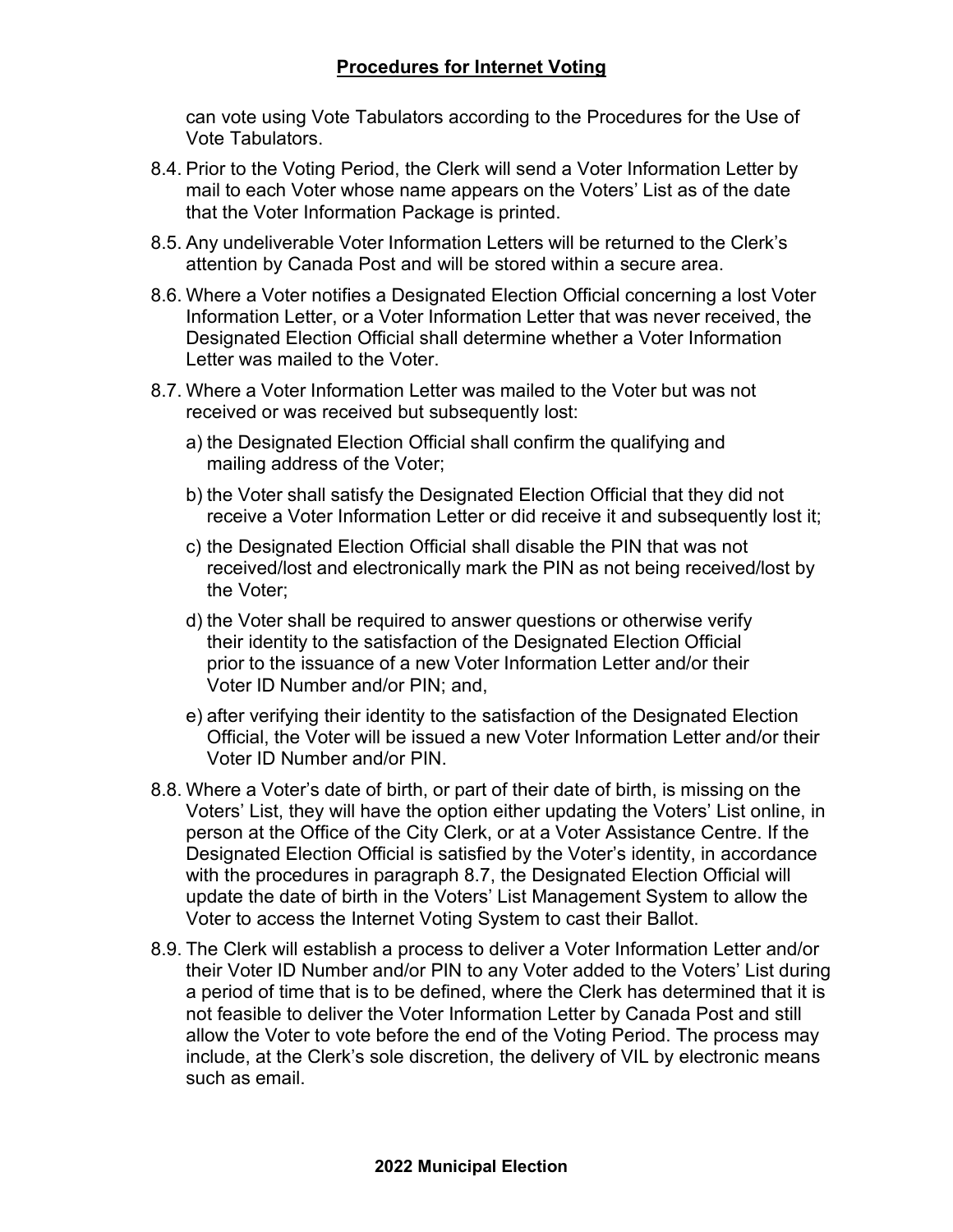## <span id="page-8-0"></span>**9. Voter Assistance Centres**

- 9.1. Voters who attend the Voter Assistance Centres and are not on the Voters' List can be added to the List by completing the appropriate form(s) and providing the appropriate Personal Identification, and:
	- a) Their names will be added to the Voters' List and they will receive a Voter Information Letter; and,
	- b) They will be able to vote at a Voter Assistance Centre, if they choose to, during the Voting Period.
- 9.2. Voter Information Letters will be re-issued to Voters as follows:
	- a) Where a Voter on the Voters' List, who has not yet voted, has lost their Voter Information Letter or did not receive it in the mail, or does not have access to it, he or she can attend a Voter Assistance Centre in order to receive a new one.
	- b) A Designated Election Official will disable the Voter's lost PIN (if applicable) by generating a new PIN. Upon providing the appropriate Personal Identification to a Designated Election Official, an oath shall be taken by the voter and a new Voter Information Letter containing the new PIN shall be issued.

### <span id="page-8-1"></span>**10. Scrutineers**

- 10.1.Scrutineers may be appointed, in writing by the Candidate, as stated under section 16 of the Act. If appointed, Scrutineers will be entitled to the following:
	- a) Upon request and after producing the properly signed appointment of Scrutineer form and prescribing to the oath(s) of secrecy, they may attend a Voter Assistance Centre(s) during hours of operation to observe the process. Scrutineers who do not follow the instructions of the Clerk or Designated Election Official, or who attempt to interfere, influence or determine how an elector is voting, will be requested to leave the Voter Assistance Centre immediately. Their appointment will be revoked and they will not be permitted to re-attend a Voter Assistance Centre(s).
	- b) To be present at the time and place where results are received by the Clerk.
- 10.2. A maximum of one scrutineer per candidate may be permitted at a Voter Assistance Centre.

### <span id="page-8-2"></span>**11. Internet Voting Process**

11.1. Voters will be able to cast their Ballot using the Internet Voting System at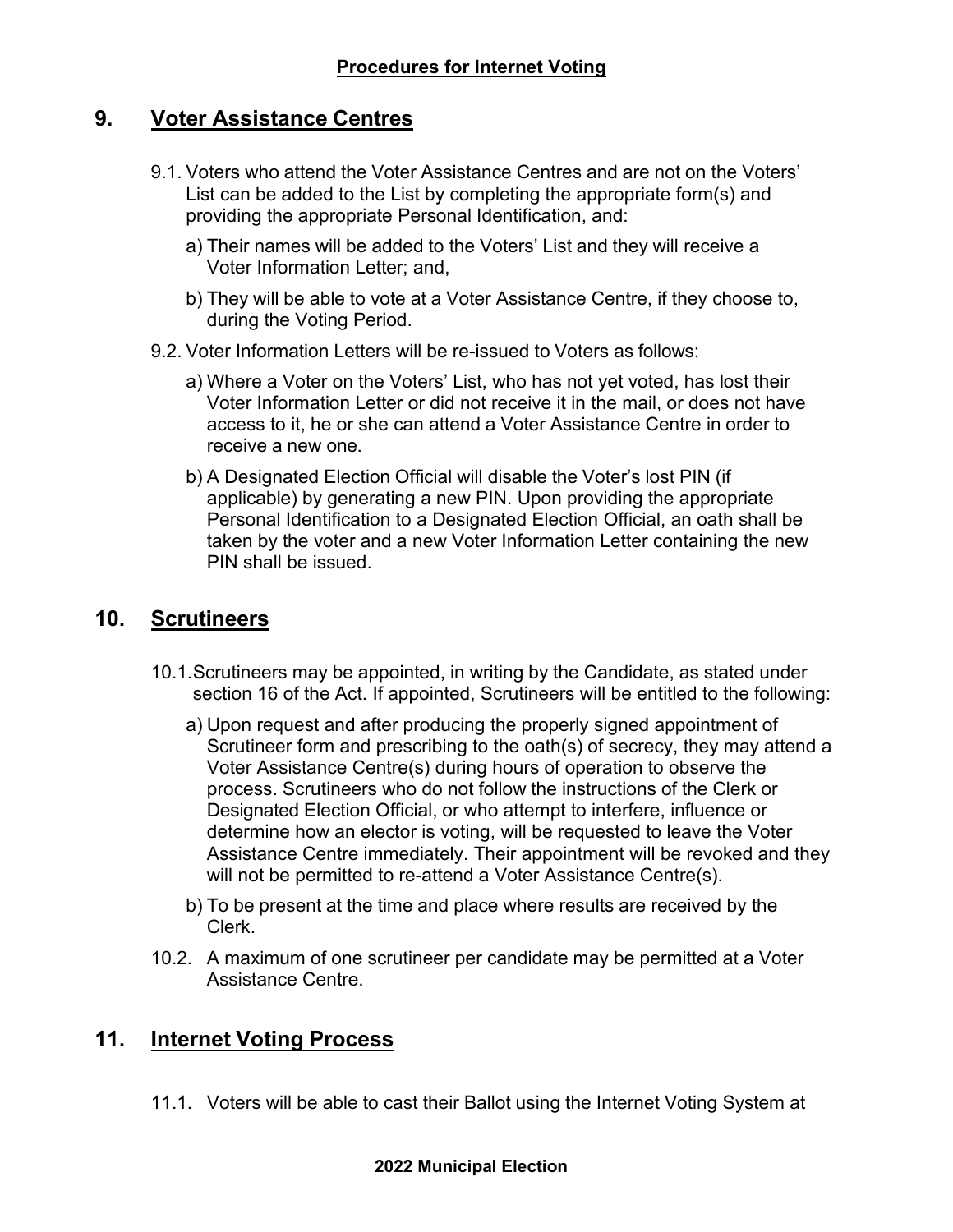any time during the Voting Period.

- 11.2. Voters may cast their Ballot via the internet by accessing the URL identified on their Voter Information Letter. Voters will be required to use their PIN and another unique identifier, such as their birthdate to access their Ballot.
- 11.3. Voters may access the internet remotely or by attending a Voter Assistance Centre.
- 11.4. Voters will be required to accept or decline the mandatory "Declaration of Qualification and Acknowledgement of Offences Statement" prior to accessing their Ballot.
- 11.5. When voting using the internet, Voters will be prompted to move from one voting screen to the next until all offices have been voted, with only one office appearing per voting screen.
- 11.6. The Internet Voting System will allow a Voter to review their selected Candidates prior to casting their Ballot.
- 11.7. Once a Voter, who is voting using the internet, has cast their Ballot, the Internet Voting System will confirm that their vote has been successfully submitted into the system.
- 11.8. Once the Internet Voting System receives a successfully submitted Ballot the Voter's name will be struck off of the real-time electronic Voters' List to indicate that they have cast their Ballot.
- 11.9. Once a Voter presses the final button (i.e. the "cast Ballot" or "submit Ballot" button) in the Internet Voting System and their Ballot is received, the system prevents any modification to the Ballot through strict security and access controls. The confirmed cast Ballot screen does not show which Candidates the Voter selected, and the Ballot selections are not stored or cached on the Voter's computer. Once a Voter submits their Ballot, they will not be able to re-access or view their selections. No voter data, session ID or selections are stored on the voter's computer or device.
- 11.10. Once a PIN has been used to cast a Ballot, it cannot be used again, and further access shall not be permitted to the Internet Voting System to vote again.
- 11.11. All Ballots cast will be placed in the Ballot Box by the Voting System Provider.

## <span id="page-9-0"></span>**12. Internet Voting Process Under Extraordinary Circumstances - Blank Ballots, Declined Ballots, and Over Votes**

12.1. If the Internet Voting System detects a blank selection, the system will advise the Voter that the system did not identify votes for any offices on the Ballot.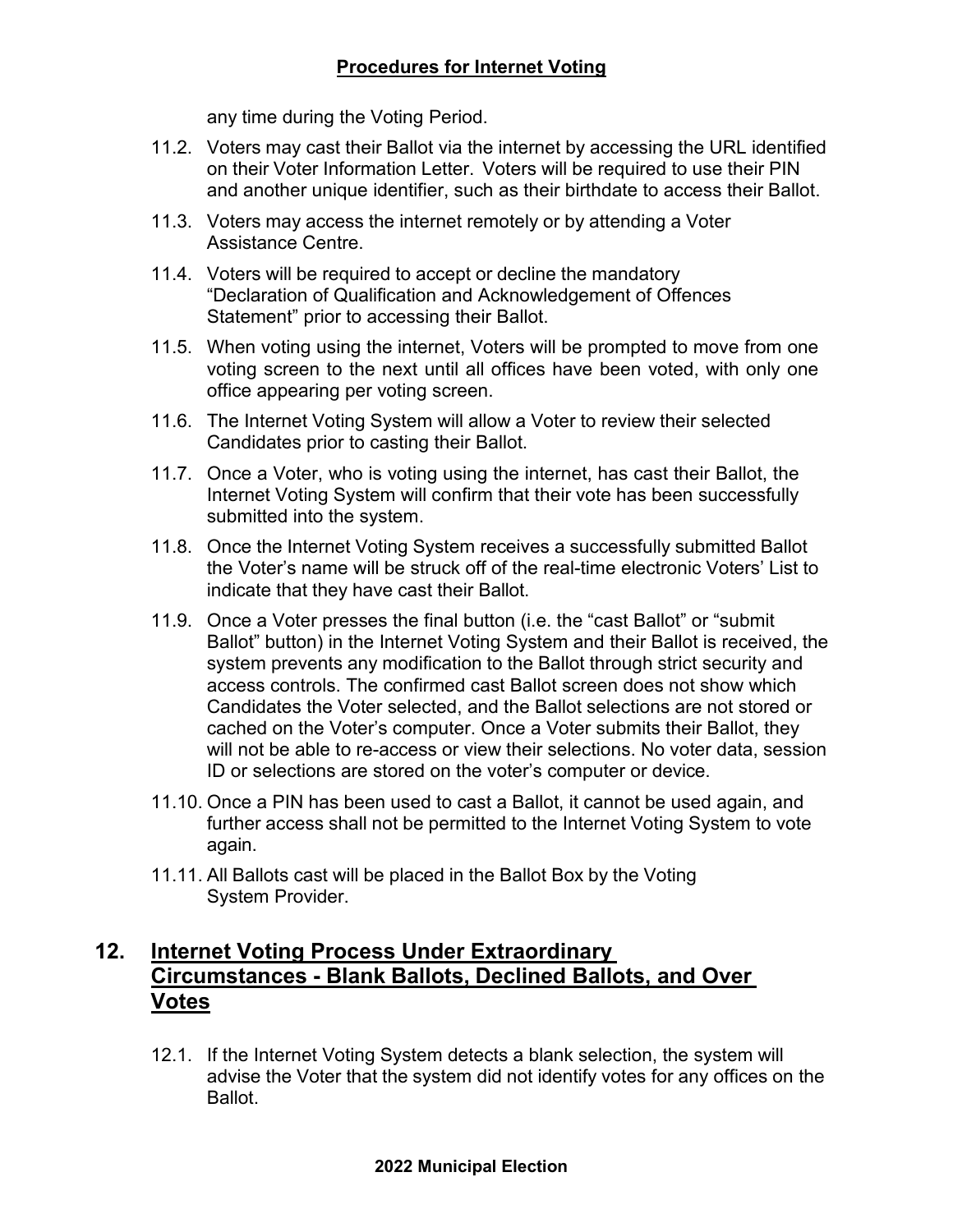- 12.2. The system will provide the Voter with the opportunity to review and remark their selection for an office.
- 12.3. If the Voter prefers to continue, the system will accept and process a blank selection for an office.
- 12.4. If the Voter wishes to decline the entire Ballot (i.e. make no selections for any offices), the Internet Voting System will allow the elector to do so.
- 12.5. When voting using the Internet Voting system, the Voter will be prompted with a message when trying to over vote and will not be permitted to select more than the number of allowable Candidates for an office.

# <span id="page-10-0"></span>**13. Disruption of Voting**

- 13.1. If, before the close of the Voting Period and before a Voter receives a message that their Ballot was successfully cast, there is a disruption of service or the system times out, the Voter may re- enter the Internet Voting System and continue the voting process. When the Voter re-enters the system, the elector will be required to re-enter their selection(s) for all offices.
- 13.2. If a Voter is unsure if their vote was cast, a Designated Election Official will review the status of the Voter to determine if a vote was cast or not:
	- a) if cast, the Designated Election Official will confirm with the voter that their Ballot was accepted; or,
	- b) if the status is 'not voted', the voter will be advised that the vote was not cast and that the Voter should be able to re-enter the system and restart the voting process.
- 13.3. The Designated Election Official referred to in paragraph 13.2 will be available during the Voting Period either by telephone during days and hours as determined by the Clerk, or at a Voter Assistance Centre.
- 13.4. Once a Voter has cast a Ballot they will not be able to re-enter the Internet Voting System.

## <span id="page-10-1"></span>**14. End of Voting Period - October 20, 2022**

- 14.1. If a Voter that is in the Internet Voting System prior to 11:59 pm on October 20, 2022 and is voting from a place that is not a Voter Assistance Centre, and has not received a message that their Ballot was successfully cast by 12:15 am on October 21, 2022, the system will time out and the Ballot will not be cast.
- 14.2. Designated Election Officials shall, after permitting the last Voter to complete the voting process, close the Internet Voting System and turn off the technology.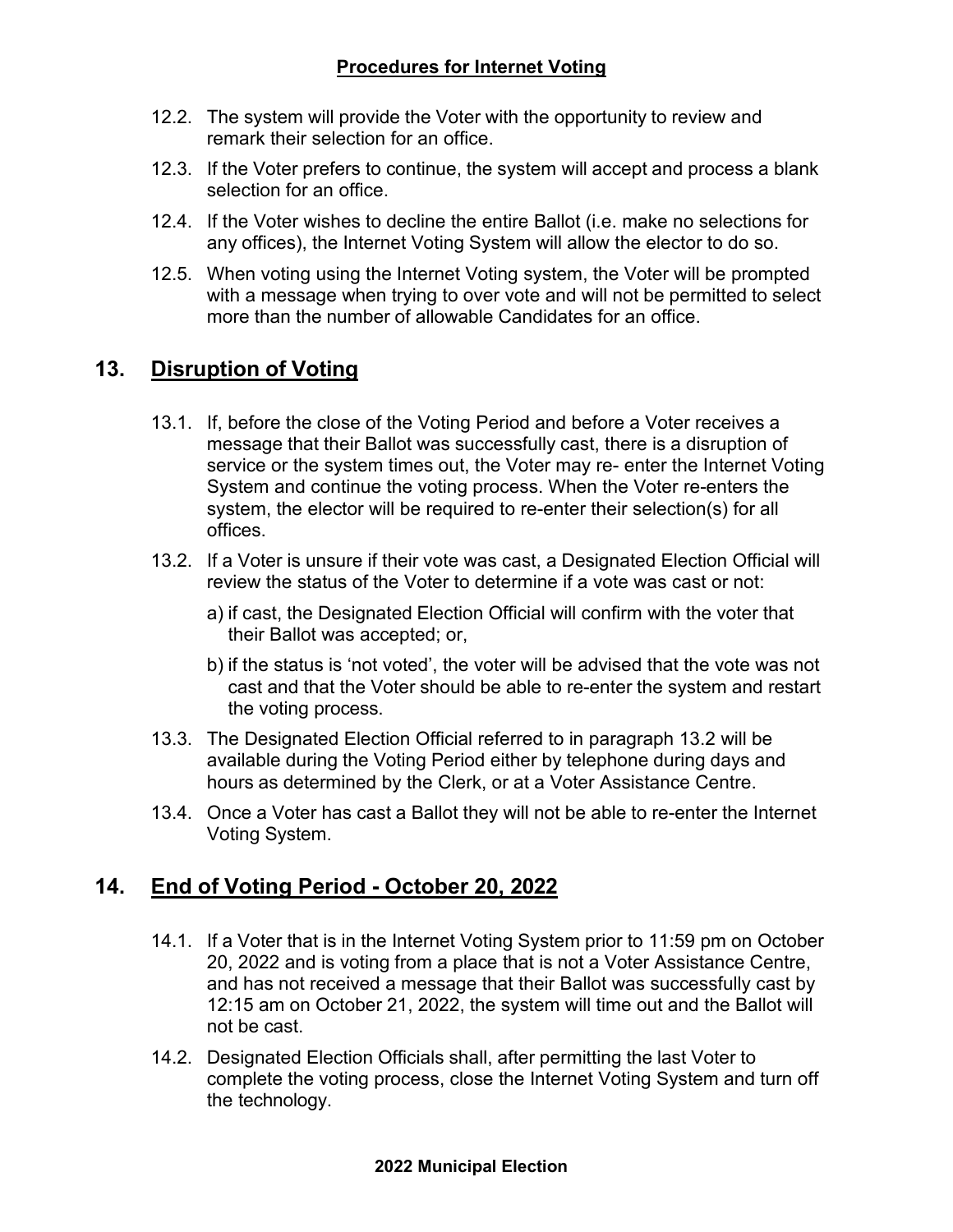## <span id="page-11-0"></span>**15. Testing and Auditing of the Internet Voting System**

- 15.1. Prior to the start of the Voting Period, the Clerk will conduct comprehensive testing of the internet voting platform.
- 15.2. The test(s) shall include:
	- a) Creating Test Voters in the Voters' List Management System.
	- b) Creating Voting PINs for the Test Voters;
	- c) Checking the system which is used for activating Voting PINs throughout the revision process;
	- d) Open the Voting using the Administrative Site;
	- e) Attempting to use a Voter ID Number and Voting PIN more than once;
	- f) Voting a predetermined number of voters;
	- g) Close the Voting and tabulate the votes using the Administrative Site;
	- h) Create and run reports using the Administrative Site;
	- i) Test, if applicable, the loading of the results in the Reports Tally System;
	- j) Balancing a predetermined number of votes with those cast;
	- k) Any other functions as determined appropriate by the Clerk.
- 15.3. Notwithstanding the generality of Section 15.2, the test shall include at least one "mock election" using the names of all Candidates. The Clerk will verify the results of the mock election using a pre-determined test file.
- 15.4. The Clerk will notify all Candidates of the date and time of the testing of the Internet Voting System and procedures.
- 15.5. The Clerk may appoint another person to audit the functioning of the Internet Voting System during the Voting Period. Any Audit of the system will be limited to those auditing functions already incorporated into the Internet Voting System.

## <span id="page-11-1"></span>**16. Storage of Voting Results**

16.1. Results from the Voting Period will be securely stored and Encrypted by the Internet Voting Provider until release by the Clerk after the close of voting on Voting Day.

## <span id="page-11-2"></span>**17. Voting Results**

17.1. Following the close of voting on Voting Day, the Clerk, witnessed by at least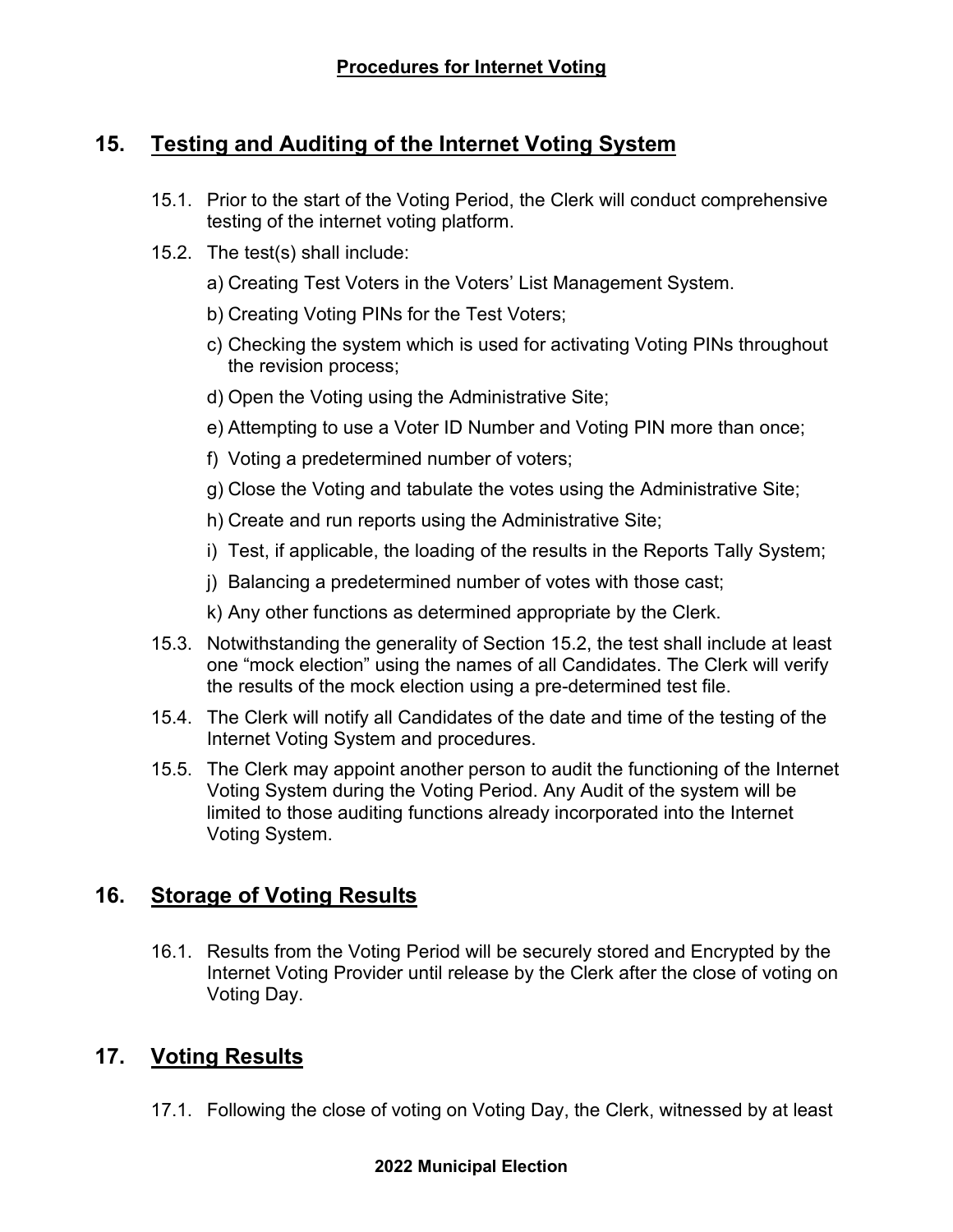one other person designated by the Clerk, shall use the Internet Voting System to Decrypt the voting results according to the processes and procedures of the system established by Internet Voting Provider.

17.2. Results from Internet Voting will be combined with the results from the votes cast using Vote Tabulators in the City's tally and reporting system.

## <span id="page-12-0"></span>**18. Unofficial and Official Vote Results Reporting**

- 18.1. The total of the votes from the Voting Period will not be made available until after the close of voting on Voting Day.
- 18.2. Results from Internet Voting will be combined with the results from the votes cast using Vote Tabulators in the City's tally and reporting system.
- 18.3. The Clerk will review, validate and publish unofficial vote results from the City's tally and reporting system to the City's website.
- 18.4. Official vote results will be made available to the public and Candidates by the Clerk in accordance with the provisions of the Act.

## <span id="page-12-1"></span>**19. Recounts**

19.1. In accordance with the Act, a recount of Ballots cast by internet shall be conducted in the same manner outlined in Section 17 of these Procedures.

# <span id="page-12-2"></span>**20. No Voting Proxy**

20.1. In accordance with Subsection 42(5) of the Act, the provisions of Section 44 of the Act, Appointment of voting proxy, shall not apply to internet voting in the 2022 Municipal Election.

# <span id="page-12-3"></span>**21. Accessibility**

- 21.1. The Internet Voting System is compliant with WCAG 2.0 Level AA guidelines, which meet requirements of the Accessibility for Ontarians with Disabilities Act.
- 21.2. The Clerk shall have regard for the needs of Candidates and Voters with disabilities.
- 21.3. The Clerk shall ensure the Voter Assistance Centres are accessible to Candidates and Voters with disabilities.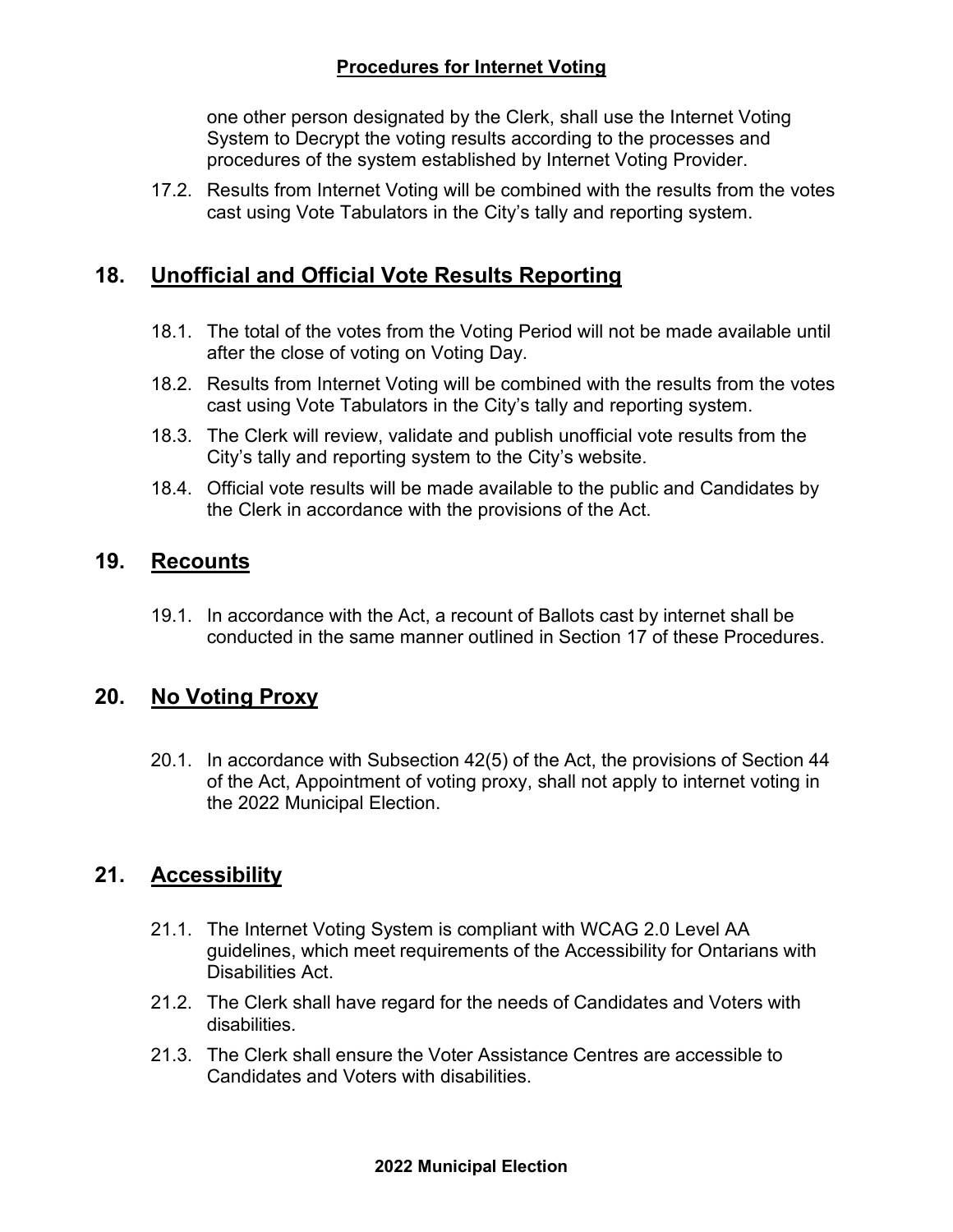### <span id="page-13-0"></span>**22. Emergencies**

- 22.1. In accordance with Section 53 of the Act, the Clerk may declare an emergency if they are of the opinion that circumstances have arisen that are likely to prevent the election being conducted in accordance with the Act.
- 22.2. Upon declaring an emergency, the Clerk is authorized to make any arrangements they consider advisable for the conduct of the election.
- 22.3. The arrangements made by the Clerk, if they are consistent with the principles of the Act, prevail over anything in the Act and the regulations made under it.
- 22.4. If made in good faith, the Clerk's declaration of emergency and arrangements shall not be reviewed or set aside on account of unreasonableness or supposed unreasonableness.
- 22.5. The emergency continues until the Clerk declares that it has ended.
- 22.6. Pursuant to Section 53 of the Act, an emergency shall be declared in the event of a flood, fire, critical loss of internet, or power failure in the municipality.
- 22.7. In the event of an emergency, the Clerk shall, if possible, advertise this event on the City's website and through any other media the Clerk deems appropriate, and post notices to the extent possible, that the election has been delayed.
- 22.8. In the event of an emergency, the Internet Voting System Provider under direction from the Clerk, shall stop the Internet Voting System from accepting connections from the Internet, thus preventing the election from continuing, or starting, as the case may be.

## <span id="page-13-1"></span>**23. Offences and Penalties**

- 23.1. In accordance with the Act, a person is guilty of an offence and liable, upon conviction, to a financial penalty if they:
	- a) Vote by internet without being entitled to do so;
	- b) Vote more than once in this election;
	- c) Induce or procure a person to vote by internet when that person is not entitled to do so;
	- d) Provide false or misleading information to a person whom this Act authorizes to obtain information;
	- e) Without authority, supply their Internet Voting information to anyone for the purpose of allowing them to vote;